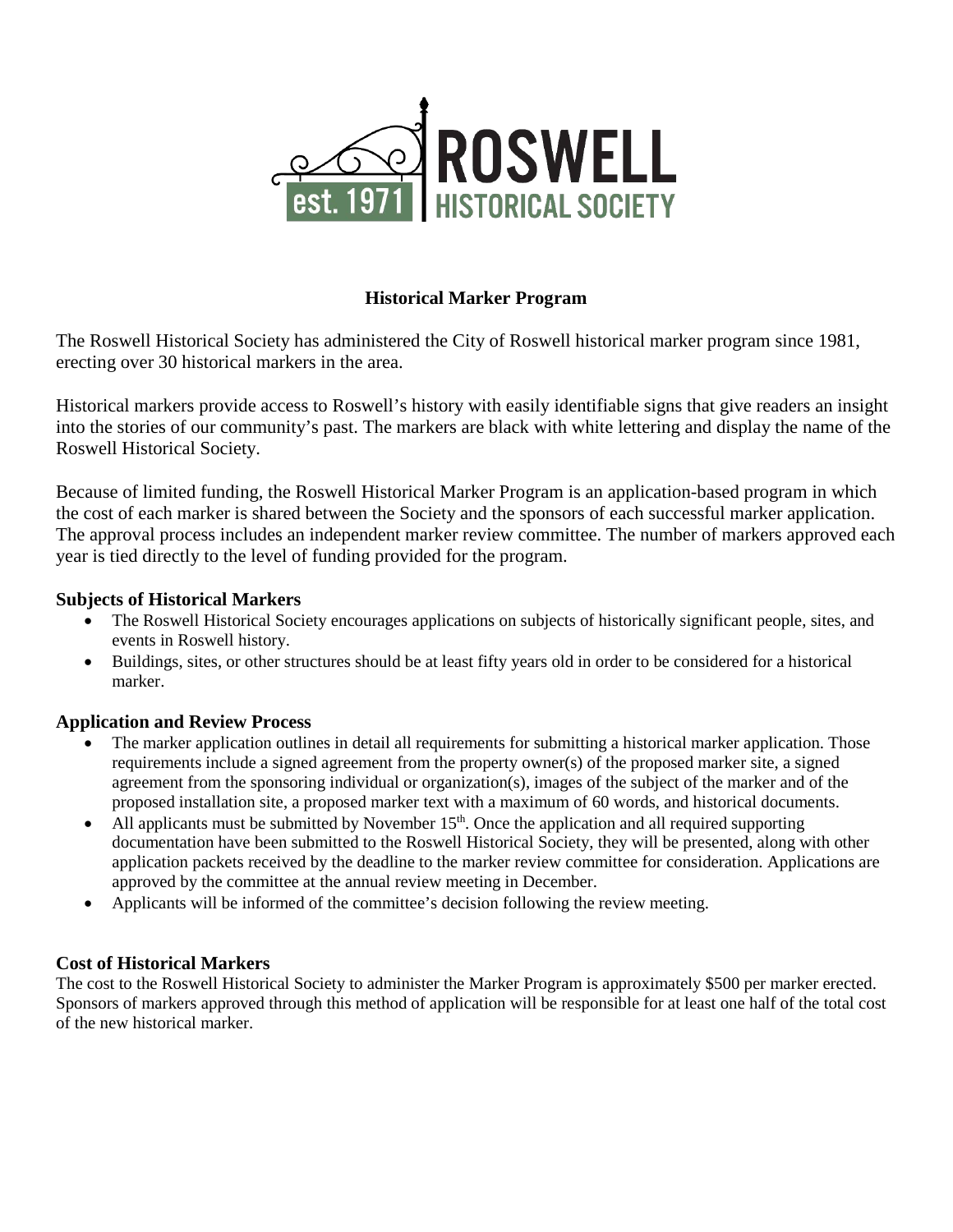

# **Historical Marker Application**

1. Proposed marker address.

2. Proposed title for the marker.

3. Proposed marker text (maximum 60 words).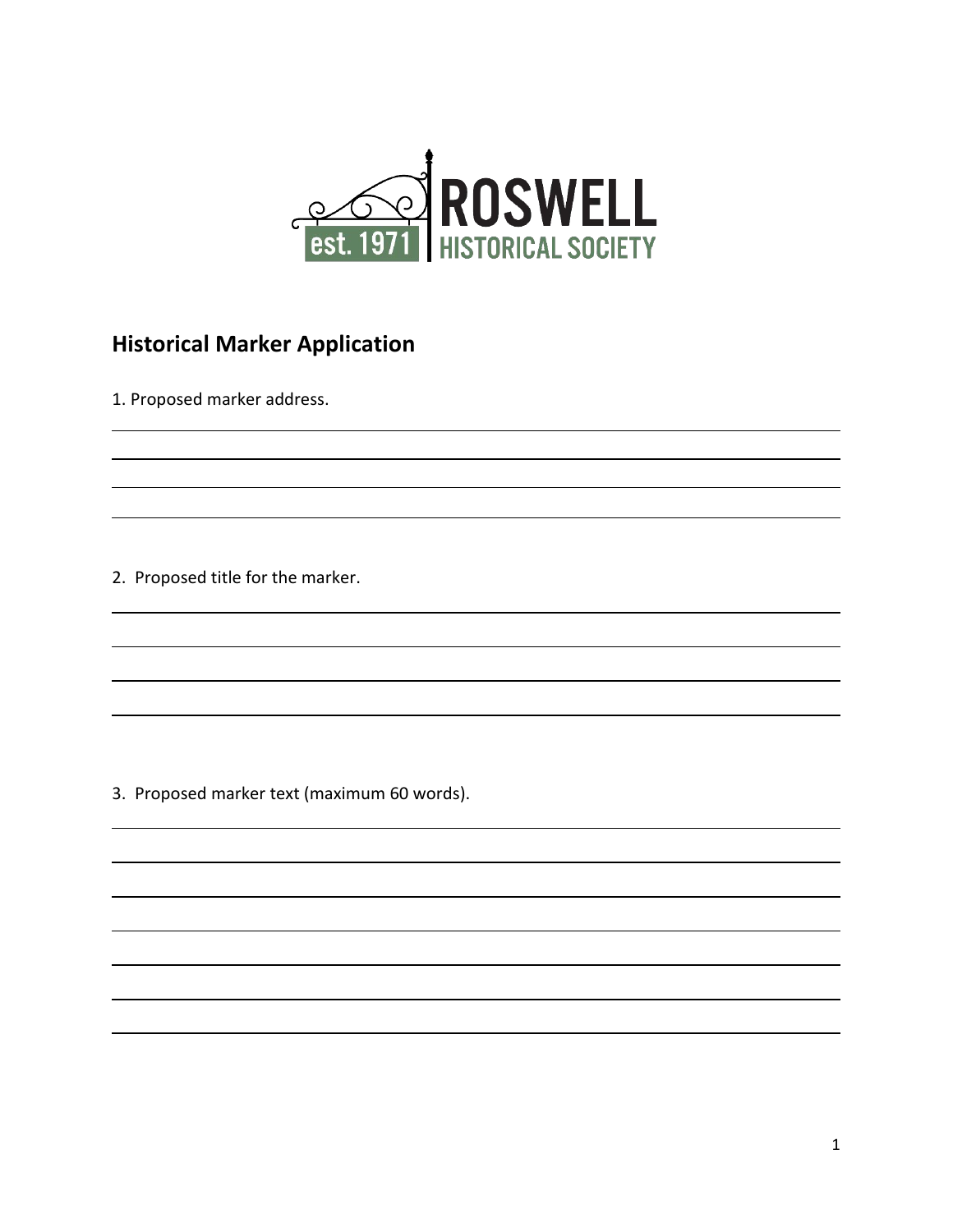4. Historical Documents (please attach a typed sheet for your response).

5. Images of proposed nomination (please attach photographs).

6. Is the nominated structure or site at least 50 years old? Did the nominated event happen at

| least 25 years ago?                                                                                                                                                                    |
|----------------------------------------------------------------------------------------------------------------------------------------------------------------------------------------|
| $\Box$ Yes<br>J No                                                                                                                                                                     |
| Date:                                                                                                                                                                                  |
| 7. Is the property owner applying for the historical marker?<br>$\Box$ No<br>$\Box$ Yes                                                                                                |
| A. If no, has the property owner, whose property is the marker subject, been notified as<br>to the intention to erect a marker referencing the property?<br>$\Box$ Yes<br>$\square$ No |
| B. Please list property owner information.<br>Name/organization:<br>Address:<br>Telephone:<br>E-mail:                                                                                  |
| 7. Is the ownership of the property, the proposed marker site, public or private?<br>$\Box$ Private<br>$\mathsf{\mathsf{J}}$ Public                                                    |
| A. A signed property owner agreement form must accompany the final application.                                                                                                        |
| 8. Why is the nomination historically significant?                                                                                                                                     |
|                                                                                                                                                                                        |
|                                                                                                                                                                                        |
|                                                                                                                                                                                        |